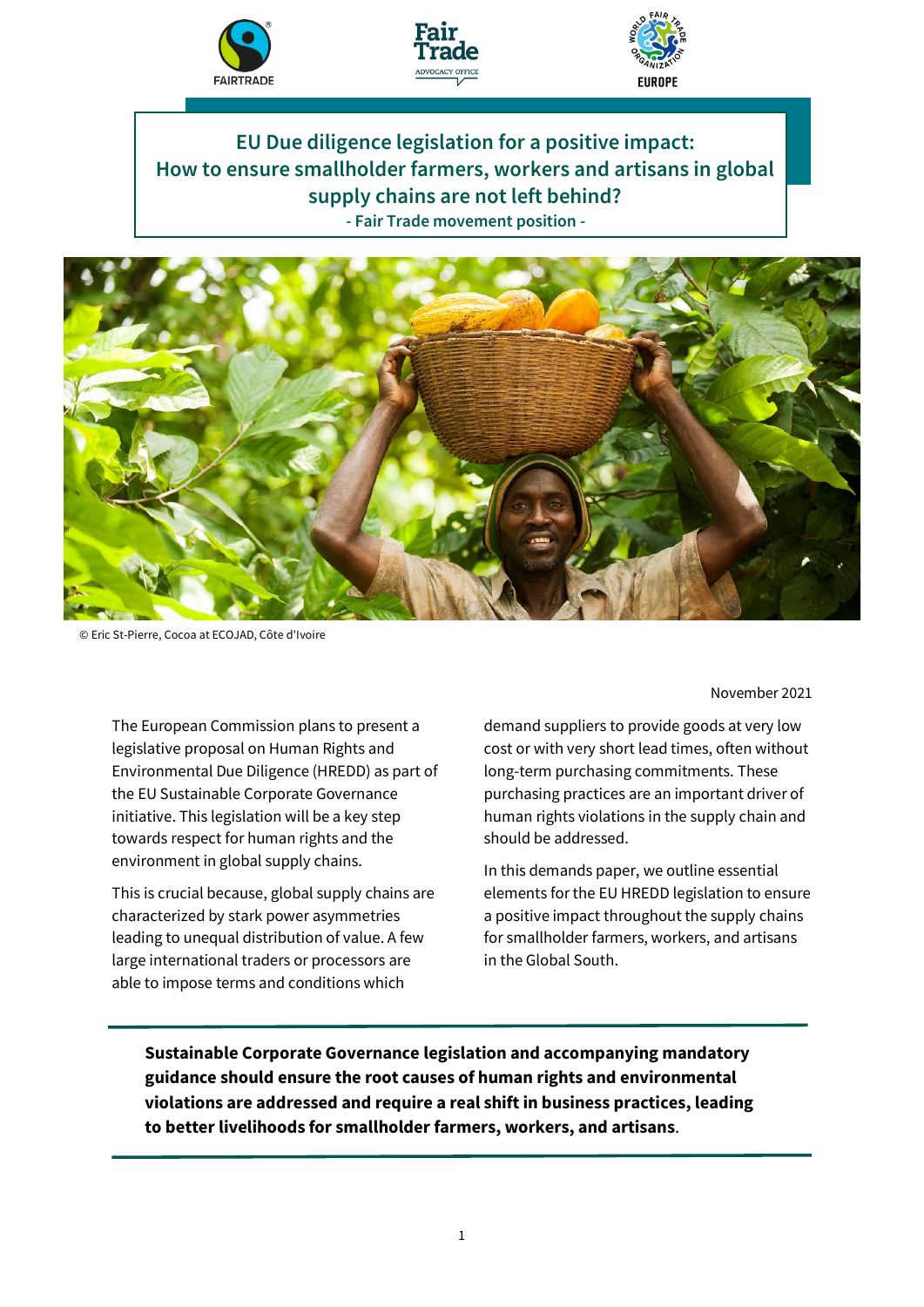**In this paper we refer to smallholders as** encompassing both smallholder farmers and artisans. The definition of a smallholder farmer can vary depending on the crop they grow or region where they are based. Generally, those who don't hire workers on a continuous basis with farm work being done by the family members, are usually considered to be smallholder farmers. These farmers are responsible for producing a third of the world's food supply and play an important role in several global supply chains.<sup>1</sup> Smallholder artisans produce handicrafts and other manufactured goods often work as self-employed, and sometimes organised in groups of various sizes. They generally own the production facilities and sell their goods to downstream actors but operate as very small enterprises or self-employed which puts them in a disadvantaged position

## To have a positive impact on vulnerable rightsholders in global value chains, the legislation on HREDD legislation and corporate governance must:

vis-à-vis buyers.

- **Cover the entire value chain**: Often, the risks to human rights and the environment are highest at the beginning of the supply chain. Companies' due diligence should hence cover all human rights and the environmental risks occurring, both, in their own activities, and those resulting from their business relationships, throughout the entire value chains. Covering only the first tier is insufficient as it does not address the power imbalances and the unequal distribution of risk and value in global supply chains. Only if companies have a legal responsibility to assess and act upon the risks in their entire supply chains we can expect more transformative cooperation, partnerships, and co-investments to address the problems.
- **Cover business enterprises of all sizes based in the EU and non-EU based companies placing products and services on the EU market:** Egregious violations of human rights and environmental standards also take place in value chains of SMEs. Therefore, they should be obliged to conduct due diligence in ways appropriate to their size and structure. Existing good practices of small and medium enterprises such as many social and Fair Trade enterprises demonstrate that effective due diligence can be an integral part of an enterprise's practice.
- **Address purchasing practices**: In global supply chains, common bad practices include insufficient lead times, last minute changes to orders, prices that undercut the costs of sustainable production and fraudulent quality complaints. They contribute to human rights violations, such as excessive overtime and lack of living wages and living incomes. Companies need to assess the impact of their purchasing practices at every step of their due diligence process and improve where necessary.
- **Offer guidance on responsible disengagement from vulnerable suppliers and require companies to report on steps taken before deciding to disengage, to prevent cut and run**: Many human rights violations are rooted in the economic and social context, so it takes time and partnerships to mitigate and cease them. The legislation should support long-term sourcing relationships and providing suppliers with stability, enabling, and motivating them to invest in sustainable production. It must clarify that business relationships can only be ended where sustained efforts to address the negative impacts have failed. When disengaging, companies need to assess and potentially remediate the adverse human rights and environmental impacts of disengagement. Impacted and potentially impacted stakeholders of disengagement or their legitimate representatives should be consulted.
- **Refer to living wages and living income as human rights and as preconditions for other human rights and environmental protection:** The purpose of the law should recognize that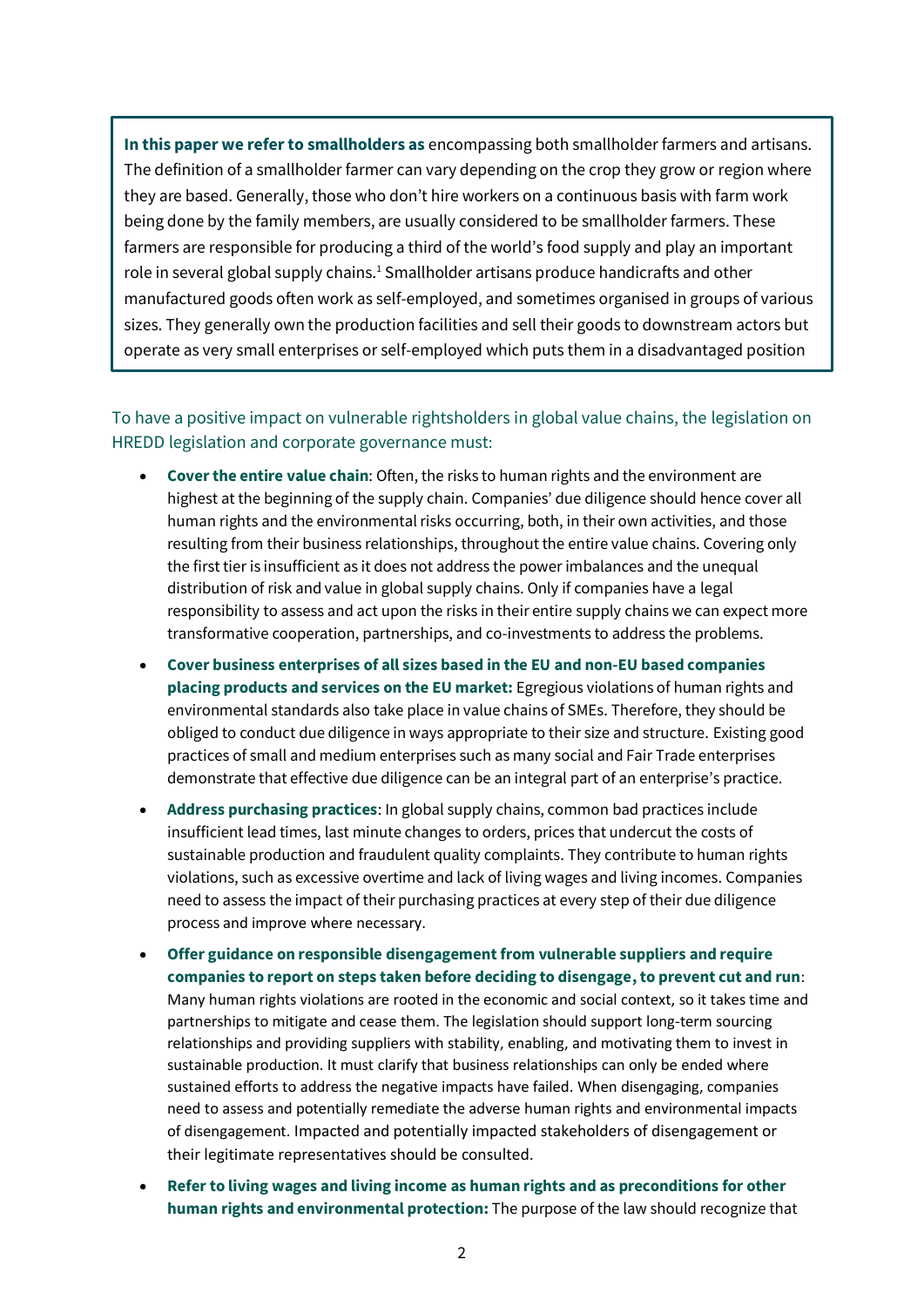living wages for workers and living income for smallholders is essential to guarantee decent livelihoods. Without living income/living wages, supply chains can never be truly sustainable. The Commission should foresee explicit guidance in the form of delegated acts to support companies on assessing wage and income gaps and developing pathways to achieve living incomes and wages.

- **Require meaningful rightsholder consultation and engagement**: At every stage of the due diligence process, companies should actively seek and heed the perspectives of actually or potentially affected workers, smallholders, their representatives and other rightsholders, enabling them to influence policies that directly impact them. Inclusion of rightsholders in each step of the due diligence process is an essential step to guarantee that the risks that are most significant for smallholders - not for companies themselves - are identified, mitigated, and remediated. The approach to stakeholder inclusion must be intersectional and gender sensitive. Companies should ensure access to timely and sufficient information throughout HREDD to enable active and effective involvement.
- **Recognise smallholders as a vulnerable group in HREDD processes**: In the absence of legislation, companies have tended to address the risks that are most salient for their own operations and not for the rightsholders. Particularly small actors situated towards the beginning of global supply chains, are often overlooked. The EU legislation shall address this by explicitly recognising smallholders as rightsholders in a vulnerable situation which should be given specific attention. Moreover, the HREDD legislation shall foresee specific measures to ensure the participation of vulnerable and marginalised groups in the HREDD processes.
- **Set objective criteria for reliable voluntary sustainability schemes (VSS):** While they do not exempt companies from their obligation to conduct HREDD, reliable VSS can serve as development and support tools for organisations implementing HREDD. To prevent accountability gaps, clear criteria must be established to determine which VSS are reliable and in line with UNGPs, including among others, an obligation for VSS to conduct due diligence of their own operations with special attention to addressing root causes of human rights and environmental violations; involve rightsholders and civil society; and have inclusive and transparent standard setting and provisions for liability when appropriate.
- **Encourage the adoption of mission-led business models**: To make corporate governance truly sustainable, the legislation should be considered as an absolute minimum threshold and be based on the expectation that businesses move away from short-termism rooted in profitmaximization, by integrating sustainability in their business models as a core purpose. The considerations inherent in HREDD must become key factors in management decision making so companies take a proactive approach to making positive social and environment impact as a natural part of their business practices. The EU should ensure technical support, capacitybuilding and other incentives in proportionate measure for companies to undergo this transition.
- **Foresee the need to put the right structures in place to ensure effective implementation and enforcement:** The legislation should ensure that dedicated independent national authorities are equipped with supervisory powers to oversee the implementation of the due diligence obligations; a 'right to know' procedure to ensure transparency on the law and its enforcement; the identification of dissuasive penalties for noncompliance that can be enforced by the national body, including liability. To ensure effective implementation, producing country governments should be included in dialogue on the legislation, accompanying policies and resource allocation to find means to address the root causes of human rights violations.
- **Require EU Member States to provide for effective, proportionate, and dissuasive legal consequences**: Legal consequences should be based on the severity of misconduct for non-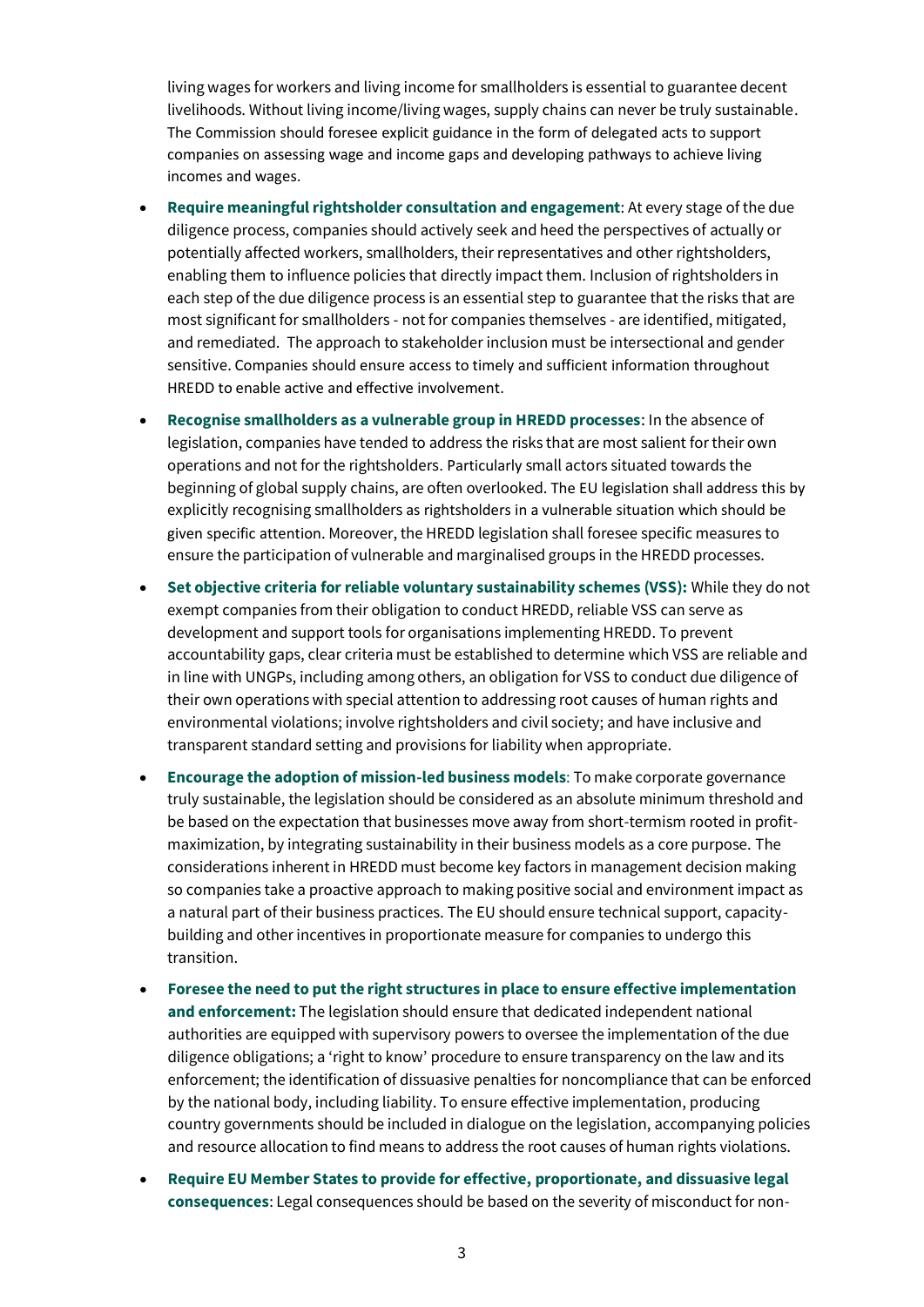compliance with due diligence obligations; including sanctions, for example exclusion from public procurement for non-compliant companies. The HREDD legislation should not only create a due diligence duty but also include a robust liability regime. In this context, civil liability will play a key role in providing justice and remedy to victims, such as vulnerable smallholders.



© Diamanta, Peru

## We also support the recommendations, shared by many civil society organisations $12$ that the human rights and environmental due diligence legislation must:

- **Apply to all sectors with complementary guidance** for specific high-risk sectors and/or specific types of human rights risks.
- Cover business enterprises of all sizes **including financial institutions.**
- **Include a non-exhaustive list of environmental impacts**: climate change (including greenhouse gas emissions), air, soil, water and noise pollution (including through disposal of chemicals), hazardous substances and production of waste, loss of and damage to forests and natural ecosystems, loss of biodiversity, and loss of habitats and species.
- **Be proportionate to company's actual and potential impacts**.
- **Require a continuous, risk-based due diligence process and access to effective remedy**, based on the UNGP and OECD Due Diligence Guidance.
- Include an **explicit gender dimension** and perspectives of particularly vulnerable groups.
- Enable **participation and empowerment** of human rights defenders from trade unions, civil society, and human rights organisations.

<sup>2</sup> [Putting-the-Environment-in-Human-Rights-and-Environmental-Due-Diligence.pdf \(fairtrade-advocacy.org\)](https://fairtrade-advocacy.org/wp-content/uploads/2021/05/Putting-the-Environment-in-Human-Rights-and-Environmental-Due-Diligence.pdf)

<sup>1</sup> [Key considerations for an EU instrument to control the importation of forced labour products -](https://corporatejustice.org/publications/key-considerations-for-an-eu-instrument-to-control-the-importation-of-forced-labour-products/) ECCJ [\(corporatejustice.org\)](https://corporatejustice.org/publications/key-considerations-for-an-eu-instrument-to-control-the-importation-of-forced-labour-products/)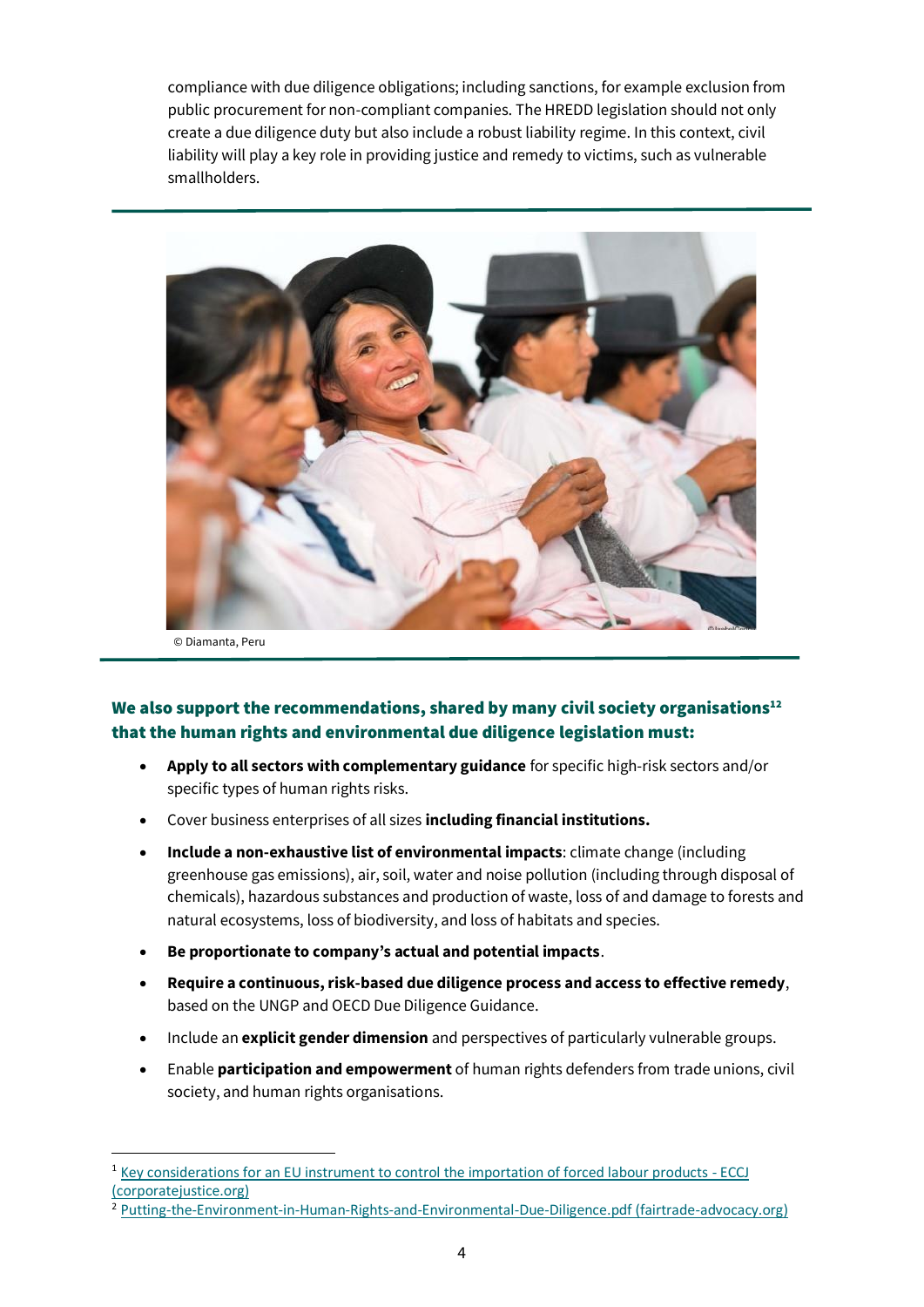- Establish an **inclusive and transparent monitoring system** in cooperation with rightsholders.
- Include at least **civil and administrative liability.**



© Tobias Thiele

**Fairtrade** is committed to inclusivity and producer-led organizing and exists to advance and support smallholder farmers' and workers' rights. Our awareness raising and advocacy work seeks to highlight and transform unfair and unsustainable trade rules, business practices, and consumption patterns. Contact: **Tytti Nahi**, Lead, Business and Human Rights, [tytti.nahi@fairtrade.fi](mailto:tytti.nahi@fairtrade.fi)

**World Fair Trade Organisation Europe** is the European branch of WFTO (global), the worldwide network of social enterprises that fully practice Fair Trade. Present in more than 80 countries and gathering both the pioneers and the innovators in Fair Trade, we set high standards of fair business practice for all. We work to ensure that responsible business practice becomes the norm. Contact: **Mikkel Kofod Nørgård**, Regional Coordinator, [coordination@wfto-europe.org](mailto:coordination@wfto-europe.org)

**The Fair Trade Advocacy Office** catalyses collaboration within the international Fair Trade movement on policy, advocacy and campaigning activity; facilitates knowledge co-creation and sharing on Fair Trade policies and practices; and leads advocacy work on European Union legislation, policies and their implementation. Contact: **Jorge Conesa**, Policy Manager, [conesa@fairtrade-advocacy.org](mailto:corbalan@fairtrade-advocacy.org)